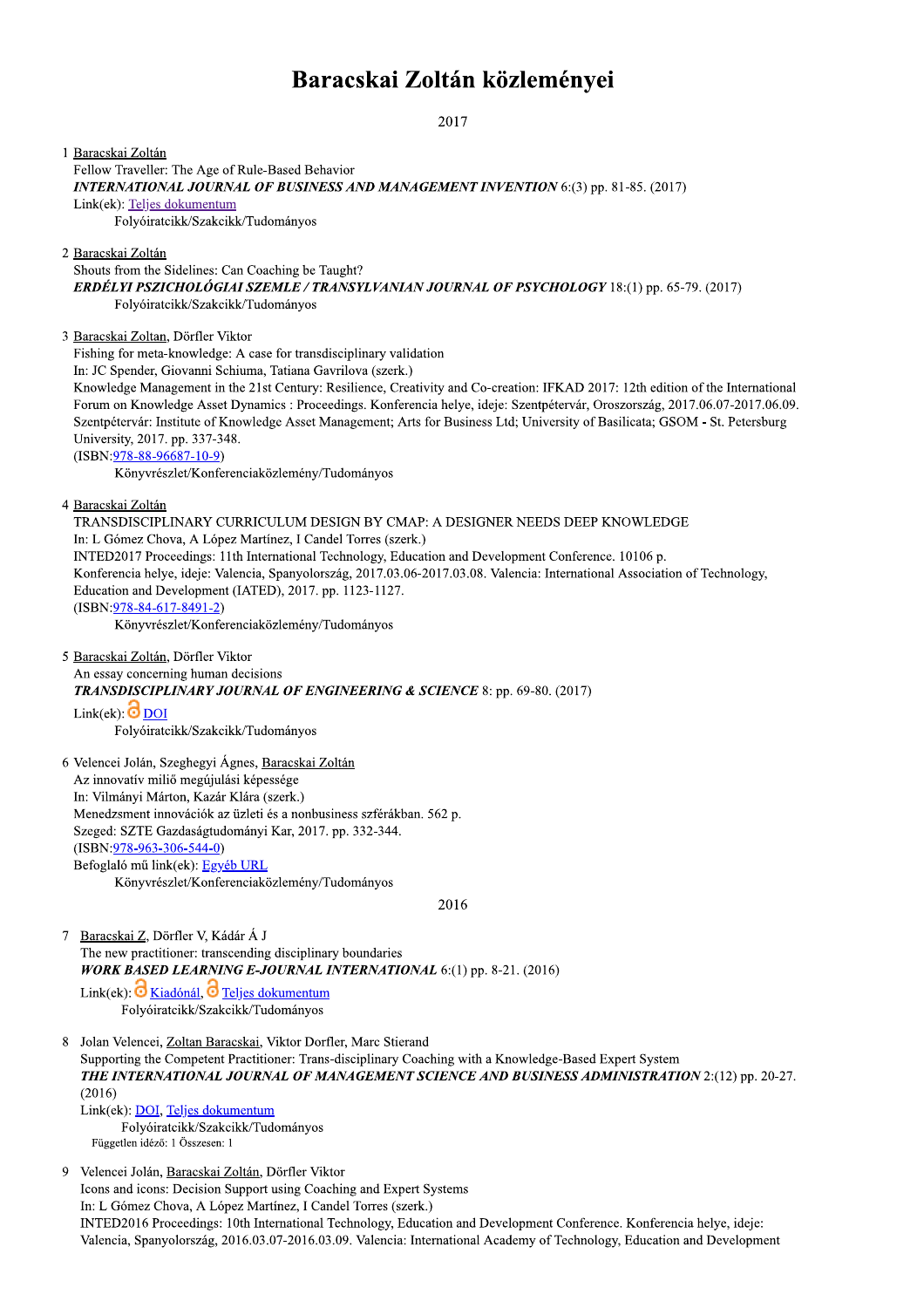(IATED), 2016. pp. 5383-5386.  $(ISBN:978-84-608-5617-7)$ Link(ek): DOI Könyvrészlet/Konferenciaközlemény/Tudományos

10 Velencei Jolán, Baracskai Zoltán Decision Maker in the Global Village: Thinking Together In: Bencsik Andrea (szerk.) Knowledge Management Initiatives and Strategies in Small and Medium Enterprises. 442 p. Hershey (PA): IGI Global, 2016. pp. 25-41. (A volume in the Advances in Logistics, Operations, and Management Science (ALOMS) Book series) (ISBN: 9781522516422; 1522516425) Befoglaló mű link(ek): DOI, Egyéb URL Könyvrészlet/Könyvfejezet/Tudományos

EISBN13: 9781522516439 Független idéző: 4 Összesen: 4

2015

11 Baracskai, Z., Velencei, J. Smart or Wise SVAROG: CASOPIS ZA DRUSTVENE I PRIRODNE NAUKE 2015:(ksz.) pp. 29-32. (2015) Link(ek): DOI Folyóiratcikk/Konferenciaközlemény/Tudományos

12 Dörfler, V., Baracskai, Z., Velencei, J.

Mashup Content for Passionate Learners: Bridge between Formal and Informal Learning In: Herzog A M (szerk.) Economics of Communication: ICT Driven Fairness and Sustainability for Local and Global Marketplaces. Berlin: GITO Verlag, 2015. pp. 105-129.  $(ISBN: 9783955451431)$ Könyvrészlet/Szaktanulmány/Tudományos Független idéző: 2 Összesen: 2

13 Velencei, J., Baracskai, Z., Dörfler, V.

Supporting the Competent Practitioner: Transdisciplinary Coaching with Knowledge-Based Expert System In: Valerij Dermol, Aleš Trunk, Goran Đaković, Marko Smrkol (szerk.) MakeLearn 2015: Managing Intellectual Capital and Innovation for Sustainable and Inclusive Society: Proceedings of the MakeLearn and TIIM Joint International Conference. Konferencia helye, ideje: Bari, Olaszország, 2015.05.27-2015.05.29. Bangkok; Celje; Lublin: ToKnowPress, pp. 2149-2150. Link(ek): Teljes dokumentum

Egyéb konferenciaközlemény/Absztrakt / Kivonat/Tudományos

14 Velencei, J., Baracskai, Z., Dörfler, V.

Educating the Transdisciplinary Mind: Curriculum Design for a Professional Doctorate In: L Gómez Chova, A López Martínez, I Candel Torres (szerk.) EDULEARN15 Proceedings: 7th International Conference on Education and New Learning Technologies July 6th-8th Barcelona, Spain. Konferencia helye, ideje: Barcelona, Spanyolország, 2015.07.06-2015.07.08. Valencia: International Academy of Technology, Education and Development (IATED), 2015. pp. 2769-2776.  $(ISBN:978-84-606-8243-1)$ Link(ek): WoS, Teljes dokumentum Könyvrészlet/Konferenciaközlemény/Tudományos Független idéző: 1 Összesen: 1 2014

15 Baracskai Zoltán, Imre Petkovics, Pere Tumbas, Predrag Matković Cloud Computing Support to University Business Processes in External Collaboration • ACTA POLYTECHNICA HUNGARICA 11:(3) pp. 181-200. (2014) Folyóiratcikk/Szakcikk/Tudományos

Független idéző: 3 Összesen: 3

16 Baracskai, Z., Velencei, J., Dörfler, V., Szendrey, J.

The Tunnel of Doctus KBS: The Deeper You Get the Darker It Is

In: Darko Tipuric, Marina Mesin (szerk.)

2nd International OFEL Conference on Governance, Management and Entrepreneurship: Inside and Outside of Managerial Mind: Building the bridges between disciplines. Konferencia helye, ideje: Dubrovnik, Horvátország, 2014.04.04-2014.04.05. Dubrovnik: CIRU - Governance Research and Development Centre, 2014. pp. 397-407.

 $(ISBN:978-953-57413-4-3)$ 

Könyvrészlet/Konferenciaközlemény/Tudományos Független idéző: 1 Összesen: 1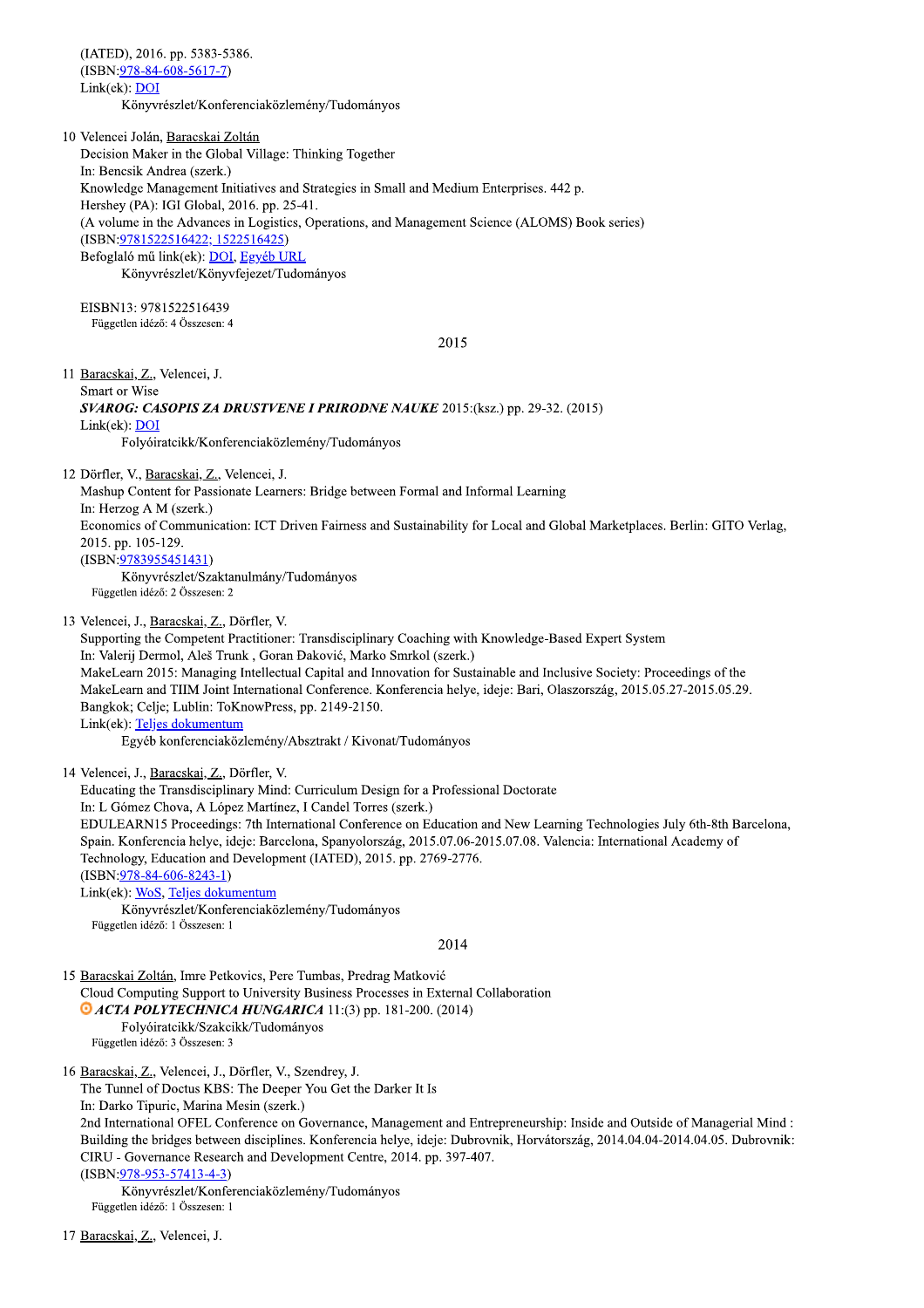Švaleri: ekspertni sistemi su ulovili svoj plijen a poslije su brzo "hvatali maglu": Svaler: expert systems have caught their prey and later quickly "ran away"

**PROCEEDINGS OF THE FACULTY OF ECONOMICS IN EAST SARAJEVO 2014:(8) pp. 49-53. (2014)** 

Link(ek):  $\overline{O}$  Teljes dokumentum, DOI Folyóiratcikk/Szakcikk/Tudományos

18 Szoboszlai V, Velencei J, Baracskai Z Post-Experiential Education: from Knowledge to 'Knowing' ACTA POLYTECHNICA HUNGARICA 11:(10) pp. 235-247. (2014)

Link(ek):  $\overline{O}$  Teljes dokumentum, WoS, Scopus Folyóirateikk/Szakeikk/Tudományos Független idéző: 9 Összesen: 9

19 Velencei Jolán, Baracskai Zoltán, Nagy Zoltán, Németh Virág Csináljunk vicceset! Kapjuk el humorral a szenvedélyes tanulók figyelmét! In: Ollé János (szerk.) VI. Oktatás-Informatikai Konferencia Tanulmánykötet. Konferencia helye, ideje: Budapest, Magyarország, 2014.02.07-2014.02.08. Budapest: ELTE PPK Neveléstudományi Intézet, 2014. pp. 570-580.  $(ISBN:978-963-284-493-0)$ Befoglaló mű link(ek): Teljes dokumentum Könyvrészlet/Konferenciaközlemény/Tudományos

20 Velencei Jolán, Baracskai Zoltán, Dörfler Viktor, Szendrey Jaszmina What is the Difference? There was Always Lifelong Learning INTERNATIONAL SCIENTIFIC JOURNAL OF MANAGEMENT INFORMATION SYSTEMS 9:(2) pp. 3-9. (2014) Link(ek): Teljes dokumentum Folyóiratcikk/Szakcikk/Tudományos Független idéző: 3 Összesen: 3

21 Velencei, J., Barackai, Z.

Jezik globalizacije: gemifikacija na "9.7 inčnom displayu"

In: Nenad Vunjak, Jelena Birovijev, Marton Sakal (szerk.)

19th International Scientific Conference SM 2014, Strategic Management and Decision Support Systems: Integration Processes as Factors Affecting Competitiveness and Economic Efficiency. Konferencia helve, ideie: Subotica, Szerbia, 2014.05.16 Subotica: University of Novi Sad, Faculty of Economics Subotica, 2014. Paper &. 6 p.

 $(ISBN:978-86-7233-345-9)$ 

Könyvrészlet/Konferenciaközlemény/Tudományos

22 Velencei, J., Szoboszlai, V., Baracskai, Z. Smart Decisions: Doctus Chooses a Clo

**MANAGERIAL CHALLENGES OF THE CONTEMPORARY SOCIETY 7:(2) pp. 152-157. (2014)** 

Folyóiratcikk/Szakcikk/Tudományos

Független idéző: 2 Összesen: 2

2013

23 Barackai, Z., Dörfler, V., Szendrey, J., Velencei, J.

U cemu je razlika: Uvijek smo cijeli zivot ucili: What is the difference? There was always lifelong learning In: Nenad Vunjak, Jelena Birovljev, Marton Sakal (szerk.)

The Role of Corporate Management in Sustainable Development: Proceedings of the 18th International Scientific Conference SM2013 Strategic Management and Decision Support Systems in Strategic Management. Konferencia helye, ideje: Szabadka, Szerbia, 2013.04.18 Subotica: University of Novi Sad, 2013. pp. 460-466.

 $(ISBN:978-86-7233-329-9)$ 

Könyvrészlet/Konferenciaközlemény/Tudományos

24 Molnár Imre, Baracskai Zoltán

Placebo Models

STRATEGIC MANAGEMENT: INTERNATIONAL JOURNAL OF STRATEGIC MANAGEMENT AND DECISION **SUPPORT SYSTEM IN STRATEGIC MANAGEMENT 18:(1) pp. 47-52. (2013)** 

Link(ek): SOE Publicatio repozitórium, Teljes dokumentum, Egyéb URL Folyóiratcikk/Szakcikk/Tudományos

25 Velencei Jolán, Szeghegyi Ágnes, Baracskai Zoltán

Az innovatív miliő megújulási képessége

In: Kazár Klára, Csovcsics Andrea (szerk.)

Menedzsment innovációk a businessben és a nonbusinessben tudományos konferencia. 63 p.

Konferencia helye, ideje: Szeged, Magyarország, 2013.11.28-2013.11.29. Szeged: Szegedi Tudományegyetem Gazdaságtudományi Kar, Üzleti Tudományok Intézete, p. 21.

Egyéb konferenciaközlemény/Absztrakt / Kivonat/Tudományos

26 Velencei, J., Baracskai, Z., Dörfler, V., Szendrey, J. What is the difference? There was always lifelong learning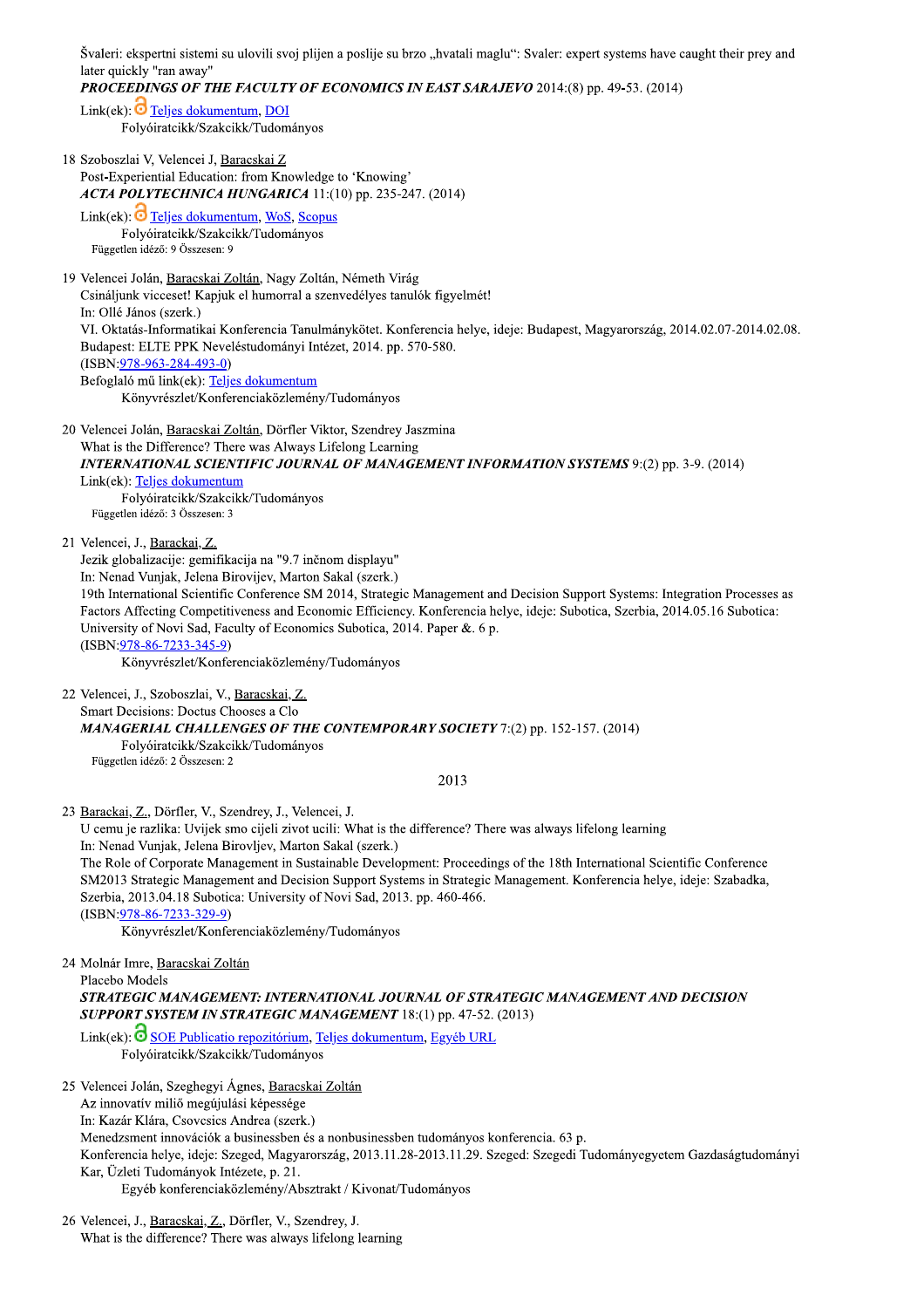In: Nenad Vunjak, Jelena Birovljev, Marton Sakal (szerk.) The Role of Corporate Management in Sustainable Development: Proceedings of the 18th International Scientific Conference SM2013 Strategic Management and Decision Support Systems in Strategic Management. Konferencia helye, ideje: Szabadka, Szerbia, 2013.04.18 Subotica: University of Novi Sad, 2013. pp. 52-53.  $(ISBN:978-86-7233-329-9)$ Könyvrészlet/Absztrakt / Kivonat/Tudományos 27 Velencei, J., Baracskai, Z. Ne dugjuk a fejünket a homokba In: Ollé János (szerk.) V. Oktatás-Informatikai Konferencia: tanulmánykötet. 303 p. Konferencia helye, ideje: Budapest, Magyarország, 2013.02.08-2013.02.09. Budapest: ELTE PPK Neveléstudományi Intézet, 2013. p. 50.  $(ISBN:978-963-284-316-2)$ Befoglaló mű link(ek): Teljes dokumentum, Teljes dokumentum Könyvrészlet/Absztrakt / Kivonat/Tudományos Függő idéző: 1 Összesen: 1 2012 28 Baracskai Zoltán In-Cloud Knowledge platform for CU: Neverending Beta Tools for Knowing Corporate Universities & Ac@demies Summit, 2012, Paris, France, 4-5 July (2012) Egyéb/Nem besorolt/Tudományos Független idéző: 1 Összesen: 1 2011 29 Baracskai Zoltán, Velencei Jolán, Dörfler Viktor, Szendrey Jaszmina Designing a 'Strategic Partner' School In: IABE 2011: Annual Conference of the International Academy of Business and Economics. Konferencia helye, ideje: Las Vegas (NV), Amerikai Egyesült Államok, 2011.10.16-2011.10.18.pp. 55-64. Link(ek): Teljes dokumentum Egyéb konferenciaközlemény/Konferenciaközlemény/Tudományos Független idéző: 3 Összesen: 3 30 Dörfler Viktor, Baracskai Zoltán, Velencei Jolán, Ackermann Fran Facts, skills and intuition : A typology of personal knowledge 41 p. Working paper. University of Strathclyde, Glasgow, Unpublished (2011) Link(ek): Teljes dokumentum Egyéb/Csak repozitóriumban hozzáférhető közlemény/Tudományos Függő idéző: 2 Összesen: 2 31 Velencei jolán, Baracskai zoltán Profi stratéga Budapest: eMentor Media Hungary Kft., 2011. 114 p. (@szes könyvek)  $(ISBN:978-963-88165-7-3)$ Link(ek): Egyéb URL Könyv/Szakkönyv/Tudományos Független idéző: 3 Összesen: 3 32 Velencei Jolán, Baracskai Zoltán Vrhunske tehnologi je vs. vrhunski nagovjestaji SVAROG: CASOPIS ZA DRUSTVENE I PRIRODNE NAUKE 2011:(3) pp. 31-36. (2011) Folyóiratcikk/Szakcikk/Tudományos 2010 33 Velencei Jolán, Baracskai Zoltán, Dörfler Viktor Understanding creativity TRANSACTIONS ON ADVANCED RESEARCH 6:(2) pp. 17-25. (2010) Link(ek):  $\overrightarrow{O}$  Kiadónál,  $\overrightarrow{O}$  Teljes dokumentum, Teljes dokumentum Folyóiratcikk/Szakcikk/Tudományos Független idéző: 8 Függő idéző: 2 Összesen: 10 34 Zoltan Baračkai Dileme donositelja poslovnih odluka

Zágráb: Sinergija nakladništvo d.o.o, 2010. 128 p.  $(ISBN:978-953-6895-39-7)$ Könyv/Szakkönyv/Tudományos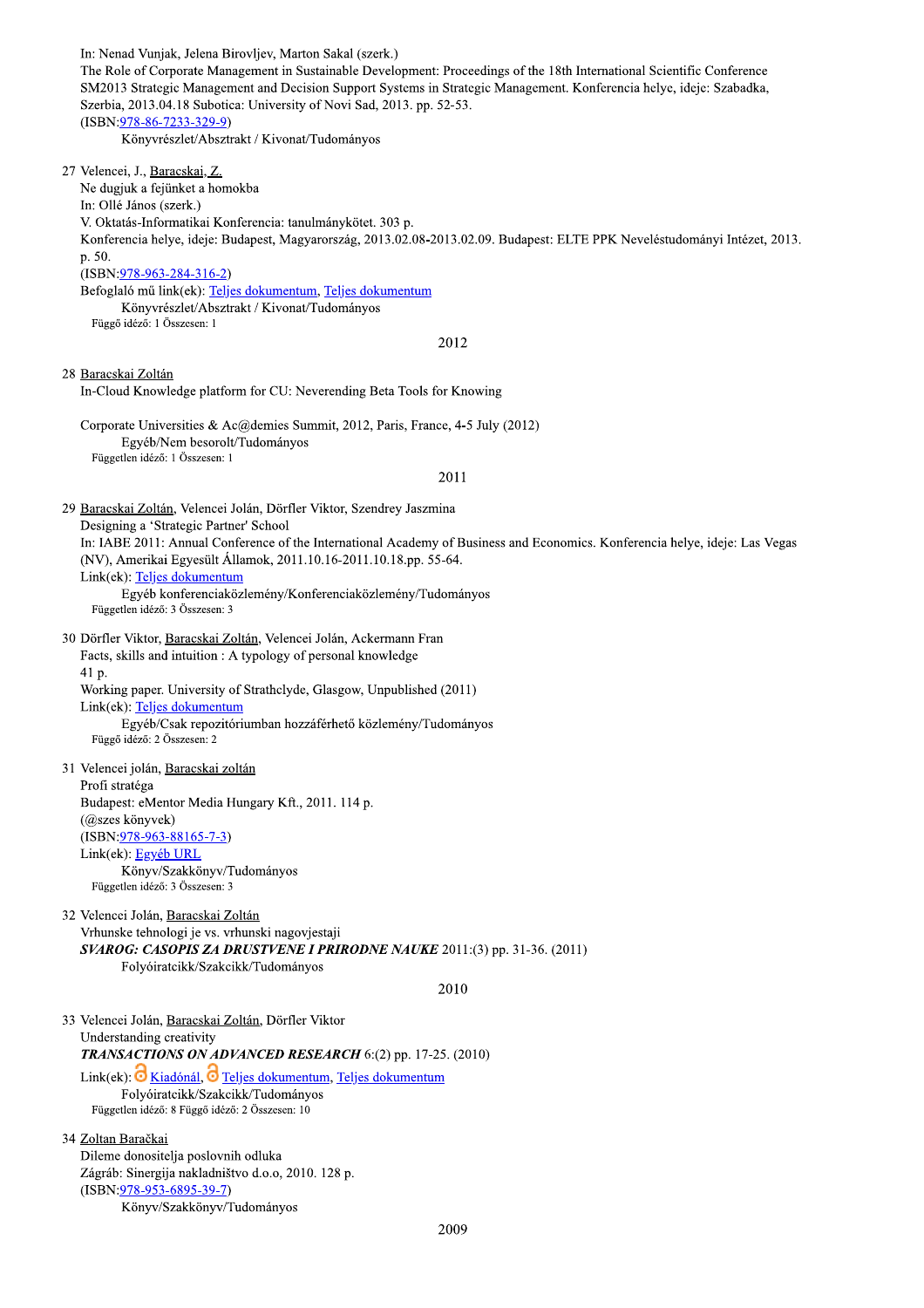35 Baracskai Zoltán, Mérő László, Síklaki István, Velencei Jolán (szerk.) Ezerarcú coaching 2008-2009 Székesfehérvár: Z-Press Kiadó, 2009. 277 p.  $(ISBN:978-963-06-8370-8)$ Könyv/Szakkönyv/Tudományos 36 Dörfler V, Baracskai Z, Velencei J Knowledge Levels: 3-D Model of the Levels of Expertise In: Academy of Management Annual Meeting 2009. Konferencia helve, ideie: Chicago (IL), Amerikai Egyesült Államok, 2009.08.07-2009.08.11. Paper 14429. Link(ek): Teljes dokumentum Egyéb konferenciaközlemény/Konferenciaközlemény/Tudományos Független idéző: 1 Függő idéző: 3 Összesen: 4 37 Székely Csilla, Pető orsolya, Szendi Diána, Szűcs Zsuzsanna, Gurabi Attila, Juhos Botond, Pressing Csaba, Varga Antal, Juhász László Velencei Jolán, Mérő László, Baracskai Zoltán (szerk.) Ezerarcú coaching 2007-2008 Székesfehérvár: Üzleti-Coach Alumni Egyesület, 2009. 138 p.  $(ISBN:978-963-06-7296-2)$ Könyv/Szakkönyv/Tudományos 38 Velencei Jolán, Baracskai Zoltán, Dörfler Viktor Knowledge sharing in knowledge restaurants In: Noszkay Erzsébet (szerk.) The capital of intelligence - the intelligence of capital. 300 p. Budapest: Foundation for Information Society, 2009. pp. 203-222. (Alma mater)  $(ISBN:978-963-87788-2-6)$ Befoglaló mű link(ek): OSZK, Egyéb URL Könyvrészlet/Szaktanulmány/Tudományos 2008 39 Ackerman F, Baracskai Z, Dörfler V, Velencei J Intuition: A New Knowledge Model for Knowledge Management, In: Proceedings of Academy of Management 2008. Konferencia helye, ideje: Anaheim (CA), Amerikai Egyesült Államok, 2008.08.08-2008.08.13. Paper 867. Link(ek): Teljes dokumentum Egyéb konferenciaközlemény/Konferenciaközlemény/Tudományos Függő idéző: 1 Összesen: 1 40 Baracskai Z, Dörfler V, Velencei J Concept Mapping and Expert Systems In: Proceedings of Third International Conference on Concept Mapping. Konferencia helye, ideje: Tallinn, Finnország, 2008.09.22-2008.09.25.pp. 65-69. Egyéb konferenciaközlemény/Konferenciaközlemény/Tudományos Független idéző: 1 Összesen: 1 41 Mislav Ante Omazic, Dario Blažekovic, Zoltan Baracskai Wuhan Hubei (szerk.) Virtual Mentorship Program: A Development of Young Professionals and Scientists Konferencia helye, ideje: Peking, Kína, 2008.12.12-2008.12.14. Beijing: IEEE, 2008. 6 p. International Conference on Computer Science and Software Engineering  $(ISBN:978-0-7695-3336-0)$ Link(ek): DOI Könyv/Konferenciakötet/Tudományos 2007 42 Baracskai Z, Dörfler V, Velencei J Business Creativity: An Evolutionary Approach, In: Proceedings of Academy of Management 2007. Konferencia helye, ideje: Philadelphia (PA), Amerikai Egyesült Államok, 2007.08.03-2007.08.08.p. 89. Egyéb konferenciaközlemény/Konferenciaközlemény/Tudományos 43 Baracskai Z, Dörfler V, Velencei J Knowledge Restaurants at the End of the Paradigm, In: Anon (szerk.) VIPSI 2007 Tokyo. Konferencia helye, ideje: Tokyo, Japán, 2007.05.31-2007.06.03. Tokyo: University of Tokyo, 2007. p. 32.  $(ISBN:86-7466-117-3)$ 

Könyvrészlet/Konferenciaközlemény/Tudományos Független idéző: 2 Függő idéző: 1 Összesen: 3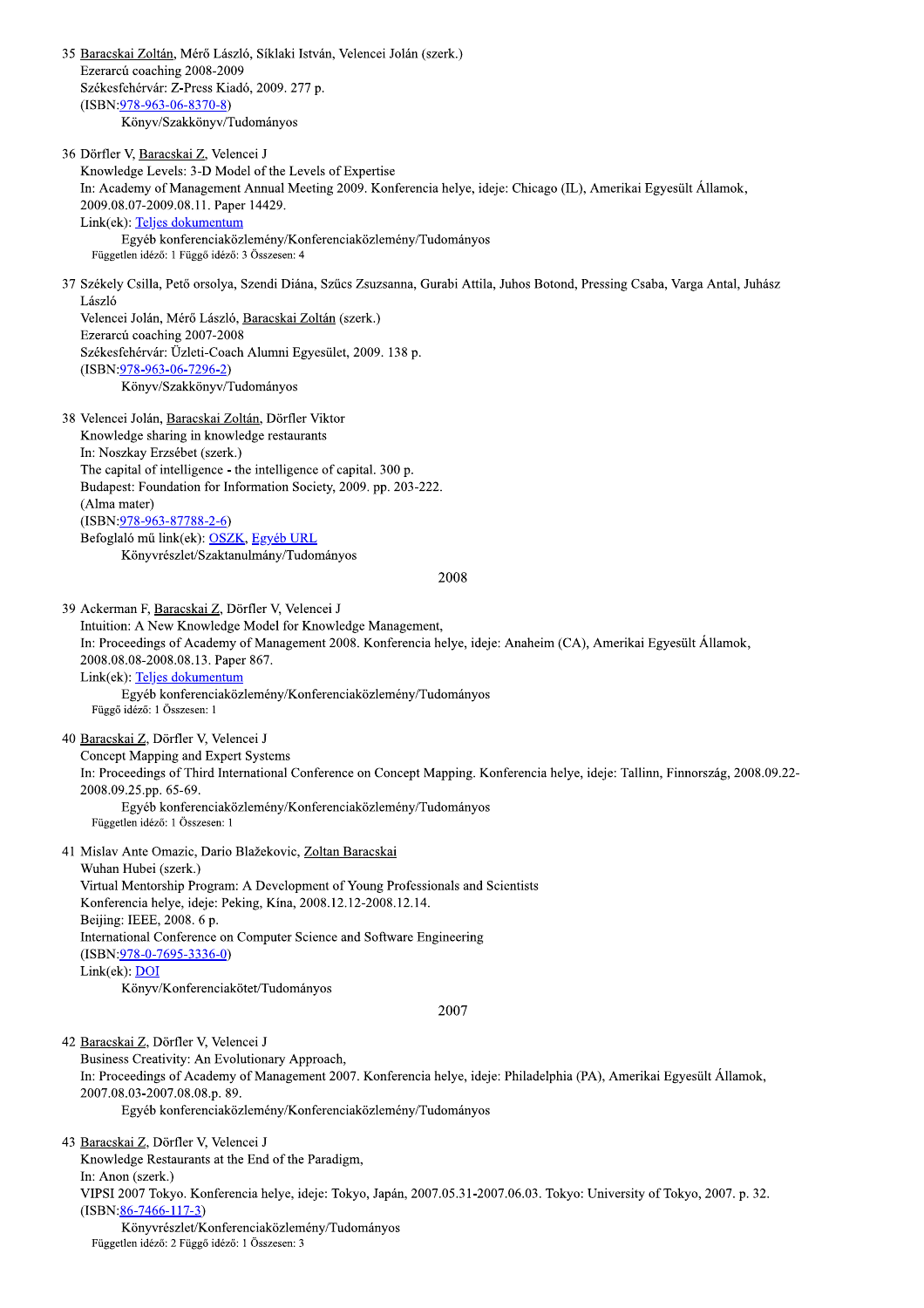44 Baracskai Zoltán, Dörfler Viktor, Velencei Jolán Ocjena rizika nije upravljanje rizikom STRATEGIJSKI MENADZMENT 12:(1-2) pp. 15-17. (2007) Link(ek): Teljes dokumentum Folyóiratcikk/Szakcikk/Tudományos 45 Baracskai Zoltán Baracskai Zoltán (szerk.)

Profi coach Budapest: eMentor Media Hungary Kft., 2007. 156 p.  $(ISBN:978-963-06-1988-2)$ Könyv/Monográfia/Tudományos Független idéző: 1 Összesen: 1

46 Baracskai Zoltán

Harizmatican donosilac poslovnih odluka se ne plasi coacha ANALI POSLOVNE EKONOMIJE : ČASOPIS ZA POSLOVNU EKONOMUJI, BIZNIS I MENADŽMENT, **KOMUNIKOLOGIJU** 1:(1) Paper Baracskai. (2007) Folyóiratcikk/Szakcikk/Tudományos

2006

47 Baracskai Z, Dörfler V, Velencei J

Scenarios for f-Learning

In: Hsing-Wei Chu, José Aguilar, Naphtali Rishe, Jacob Azoulay (szerk.) 3rd International Conference on Cybernetics and Information Technologies, Systems and Applications: Vol. 1. Konferencia helye, ideje: Orlando (FL), Amerikai Egyesült Államok, 2006.07.20-2006.07.23. Orlando (FL): International Institute of Informatics and Systemics, 2006. pp. 246-251.  $(ISBN:980-6560-83-3)$ 

Link(ek): WoS, Scopus

Könyvrészlet/Konferenciaközlemény/Tudományos

2005

48 Baracskai Z, Velencei J, Dörfler V Majstor i kalfa Zagreb: Sinergija nakladništvo d.o.o, 2005. 119 p.  $(ISBN:953-6895-24-2)$ Könyv/Szakkönyv/Tudományos Független idéző: 2 Függő idéző: 1 Összesen: 3

## 49 Baracskai Z, Dörfler V, Velencei J **Reductive Reasoning**

## MONTENEGRIN JOURNAL OF ECONOMICS 1:(1) pp. 59-66. (2005)

Link(ek): Teljes dokumentum Folyóiratcikk/Szakcikk/Tudományos Független idéző: 3 Összesen: 3

50 Baracskai Z, Dörfler V, Velencei J

MABE Methodological Framework. In: Ann Brown, Dan Remenyi (szerk.) Proceedings of the 4th European Conference on Research Methods in Business and Management.. 480 p. Konferencia helye, ideje: Paris, Franciaország, 2005.04.21-2005.04.22. Reading: Academic Conferences and Publishing International Limited, 2005. pp. 21-29.  $(ISBN:09547096-8-3)$ Befoglaló mű link(ek): Teljes dokumentum Könyvrészlet/Konferenciaközlemény/Tudományos Független idéző: 1 Összesen: 1

51 Baracskai Z, Dörfler V, Velencei J Knowledge Visualization by Doctus Knowledge Galaxy. In: Veliko Milutinovic (szerk.) IPS - USA 2005. Konferencia helye, ideje: Cambridge, Amerikai Egyesült Államok, 2005.07.07-2005.07.10. New York: IEEE Computer Society Press, 2005. pp. 253-256.  $(ISBN:86-7466-117-3)$ Befoglaló mű link(ek): Teljes dokumentum Könyvrészlet/Konferenciaközlemény/Tudományos

52 Baracskai Z, Dörfler V, Kulcsár L, Velencei J Architecture of Three-Dimensional Knowledges in the Discipline of Leadership In: Anon (szerk.) BICABR 2005: International Conference on Applied Business Research. Konferencia helye, ideje: Peking, Kína, 2005.12.01-2005.12.03. Peking: [Hiányzó kiadó], 2005. p. x.  $(ISBN:7-900177-73-6)$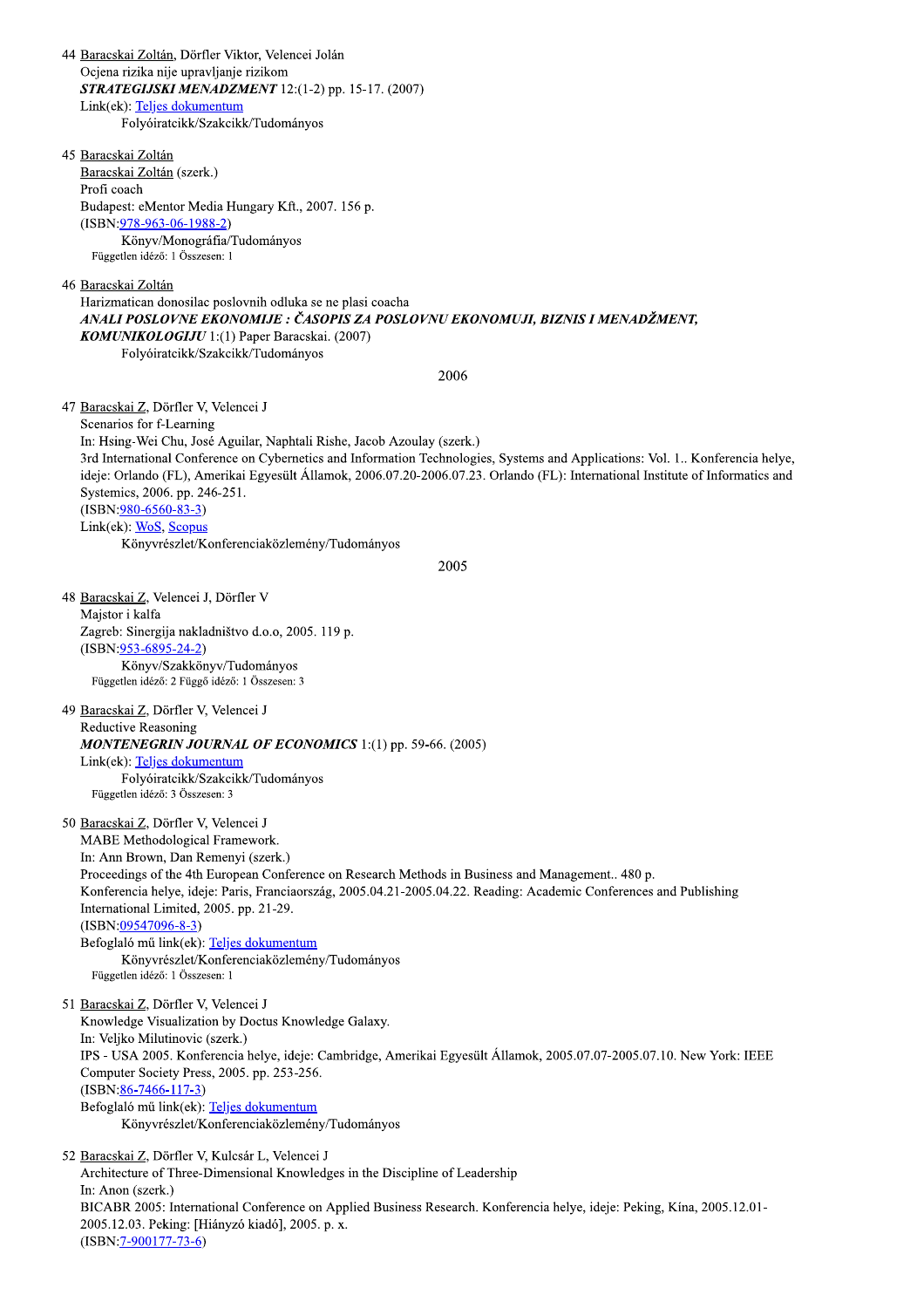2004

53 Baracskai Z, Velencei J ...i u e-doba odlučuje čovjek Zagreb: Sinergija nakladništvo d.o.o, 2004. 135 p.  $(ISBN:953-6895-13-7)$ Könyv/Szakkönyv/Tudományos Független idéző: 4 Összesen: 4 54 Baracskai Z, Velencei J Knowledge on Knowledge in Knowledge Portal In: Vesna Lužar-Stiffler, Vesna Hljuz Dobrić (szerk.) ITI 2004: proceedings of the 26th International Conference on Information Technology Interfaces : June 7-10, 2004, Cavtat, Croatia. 684 p. Konferencia helye, ideje: Cavtat, Horvátország, 2004.06.07-2004.06.10. Zagreb: SRCE University Computing Centre, University of Zagreb, 2004. pp. 3-7.  $(ISBN:953-96769-9-1)$ Link(ek): WoS, Scopus, Teljes dokumentum, Handle Befoglaló mű link(ek): Library of Congress Könyvrészlet/Konferenciaközlemény/Tudományos 55 Velencei J, Baracskai Z Vizualizacija znanja STRATEGIJSKI MENADZMENT 3: pp. 24-26. (2004) Folyóiratcikk/Szakcikk/Tudományos 56 Velencei J, Baracskai Z Knowledge map. In: Proceedings of Bangkok International Conference on Applied Business Research. Konferencia helye, ideje: Bangkok, Thaiföld, 2004.12.01-2004.12.03.pp. 118-121. Egyéb konferenciaközlemény/Konferenciaközlemény/Tudományos 57 Velencei Jolán, Baracskai Zoltán Követő nélkül nincs vezető Budapest: eMentor Media Hungary Kft., 2004. 175 p. (eszes Könyvek)  $(ISBN:963-212-979-2)$ Könyv/Szakkönyv/Tudományos Független idéző: 7 Összesen: 7 58 Velencei Jolán, Baracskai Zoltán Döntésvezérelte tudásmenedzsment CEO MAGAZIN 5:(5) pp. 14-19. (2004) Folyóiratcikk/Szakcikk/Tudományos Független idéző: 1 Összesen: 1 2003 59 Baracskai Z, Dörfler V, Velencei J Knowledge Sharing by Knowledge Factory. In: Proceedings of the 31st International Conference on Computers & Industrial Engineering,. Konferencia helye, ideje: San Francisco (CA), Amerikai Egyesült Államok, 2003.02.02-2003.02.04. San Francisco (CA): pp. 64-68. Egyéb konferenciaközlemény/Konferenciaközlemény/Tudományos 60 Baracskai Zoltán, Dörfler Viktor Automated Fuzzy-Clustering for DoctuS Expert System In: ICCC (szerk.) ICCC 2003 : IEEE International Conference on Computational Cybernetics. Konferencia helye, ideje: Siófok, Magyarország, 2003.08.29-2003.08.31. Budapest: IEEE Hungary Section, 2003. Paper Baracskai. 6 p.  $(ISBN:963-7154-18-3)$ Link(ek): Teljes dokumentum Befoglaló mű link(ek): OSZK, Teljes dokumentum Könyvrészlet/Konferenciaközlemény/Tudományos Független idéző: 7 Összesen: 7 61 Velencei J, Szeghegyi Á, Baracskai Z Benchmarking with DoctuS Expert System. In: Kadocsa György (szerk.) International Conference on Management, Enterprise and Benchmarking.. Konferencia helye, ideje: Budapest, Magyarország, 2003.06.20-2003.06.21. Budapest: Óbudai Egyetem, 2003. pp. 77-83. (ISBN:9637154059) Könyvrészlet/Konferenciaközlemény/Tudományos

Független idéző: 1 Összesen: 1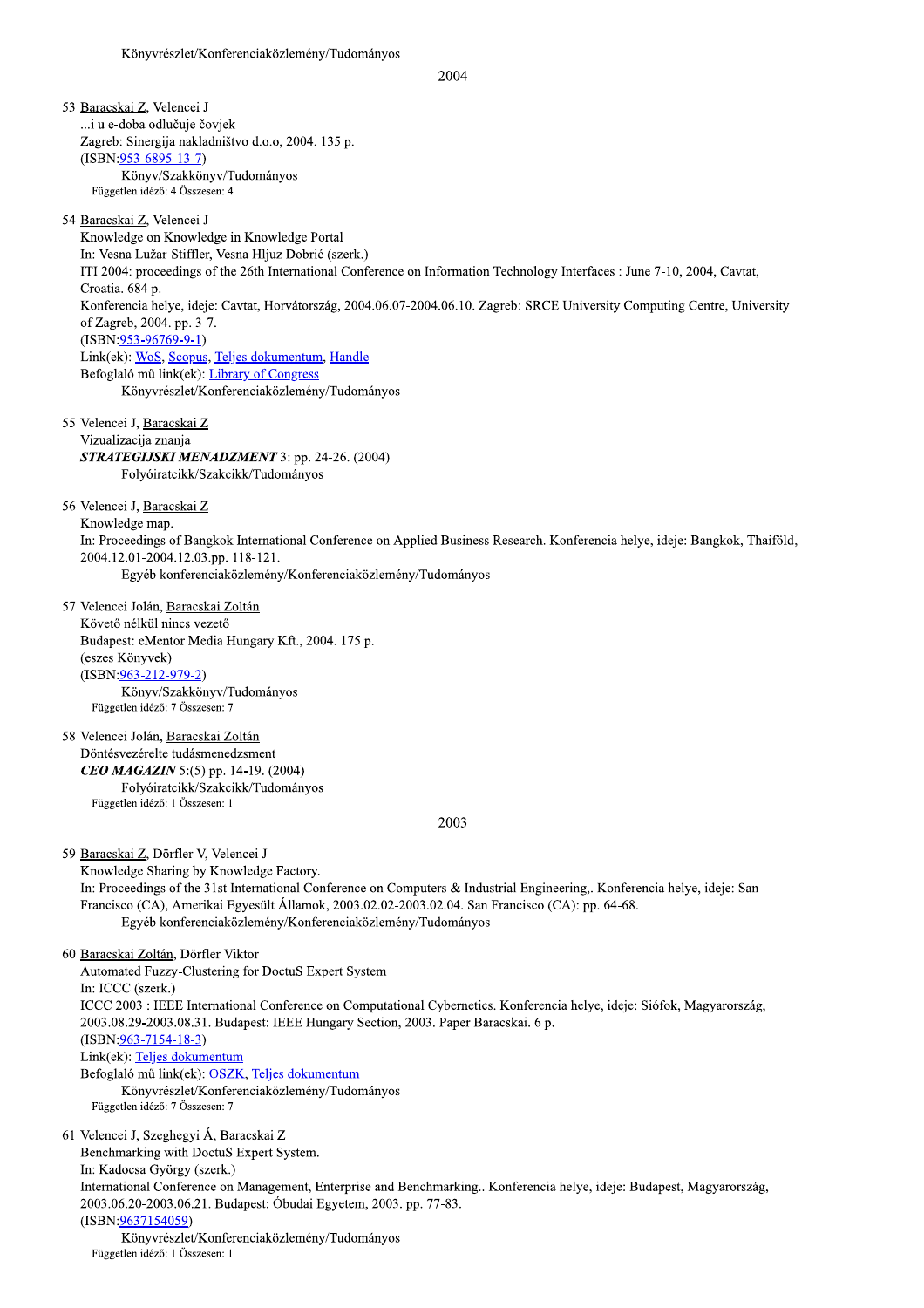2001

62 Baracskai Z, Ormos M, Velencei J Modellezhető esetek tudásbázisú szakértő módszerrel In: Nagy László (szerk.) Egyéb szerzőség: Zentai Péter (sajtó alá rend.); Magyar Informatikusok II. Világtalálkozója: Dennis Gabor - On centenary of his birth. Dennis Gabor memorial conference and symposium on holography and high resolution measurement techniques including information processing and precision measurement techniques. Konferencia helye, ideje: Budapest, Magyarország, 2000.06.05-2000.06.08. Budapest: LSI Informatikai Oktatóközpont - A Mikroelektronika Alkalmazásának Kultúrájáért Alapítvány, 2001. pp. 225-227. (ISBN: 963 577 311 0) Könyvrészlet/Konferenciaközlemény/Tudományos 63 Baracskai Z, Ormos M, Velencei J Managing Risk in Investment Decision by Doctus Knowledge-Based System In: 12th Annual Entrepreneurial Finance and Business Ventures Research Conference. Konferencia helye, ideje: New York, Amerikai Egyesült Államok, 2001.04.27-2001.04.28. New York: Syracuse University School of Management, pp. 1-14. Link(ek): Telies dokumentum, Handle Egyéb konferenciaközlemény/Konferenciaközlemény/Tudományos 2000 64 Baracskai Zoltán A kukában és az Interneten is böngésznek **VEZETÉSTUDOMÁNY** 31:(3) pp. 41-46. (2000) Folyóiratcikk/Szakcikk/Tudományos Független idéző: 1 Összesen: 1 1999 65 Baracskai Zoltán A profi vezető nem használ szakácskönyvet Nyíregyháza: Szabolcs-Szatmár-Bereg Megyei Könyvtárak Egyesülés, 1999. 152 p. (Profik zsebkönyve) Könyv/Szakkönyv/Tudományos Független idéző: 6 Összesen: 6 1998 66 Baracskai Zoltán Profi problémamegoldó Nyíregyháza: Szabolcs-Szatmár-Bereg Megyei Könyvtárak Egyesülés, 1998. 104 p. (Profik zsebkönyve)  $(ISBN:963-03-5140-4)$ Könyv/Szakkönyv/Tudományos Független idéző: 3 Összesen: 3 1997 67 Baracskai Zoltán Profi döntések Nyíregyháza: Szabolcs-Szatmár-Bereg Megyei Könyvtárak Egyesülés, 1997. 125 p. (Profik zsebkönyve) (ISBN:963 04 8203 7) Könyv/Szakkönyv/Tudományos Független idéző: 6 Függő idéző: 1 Összesen: 7 1994 68 Baracskai Zoltán Metadöntés a szakértő kiválasztásáról VEZETÉSTUDOMÁNY 25:(12) pp. 45-48. (1994) Folyóiratcikk/Szakcikk/Tudományos 1991 69 Baračkai Z, Paar Masleša D, Miovčić Z Brzo odlucivanje Sarajevo: Svjetlost, 1991. 79 p.  $(ISBN:86-01-04058-6)$ Könyv/Szakkönyv/Tudományos 70 Zoltan Baračkai Menadžersko odlučivanje Szarajevó: Svjetlost; Ekonomski institut, 1991. 104 p.  $(ISBN:86-01-02838-1)$ 

Könyv/Szakkönyv/Tudományos

Független idéző: 2 Összesen: 2